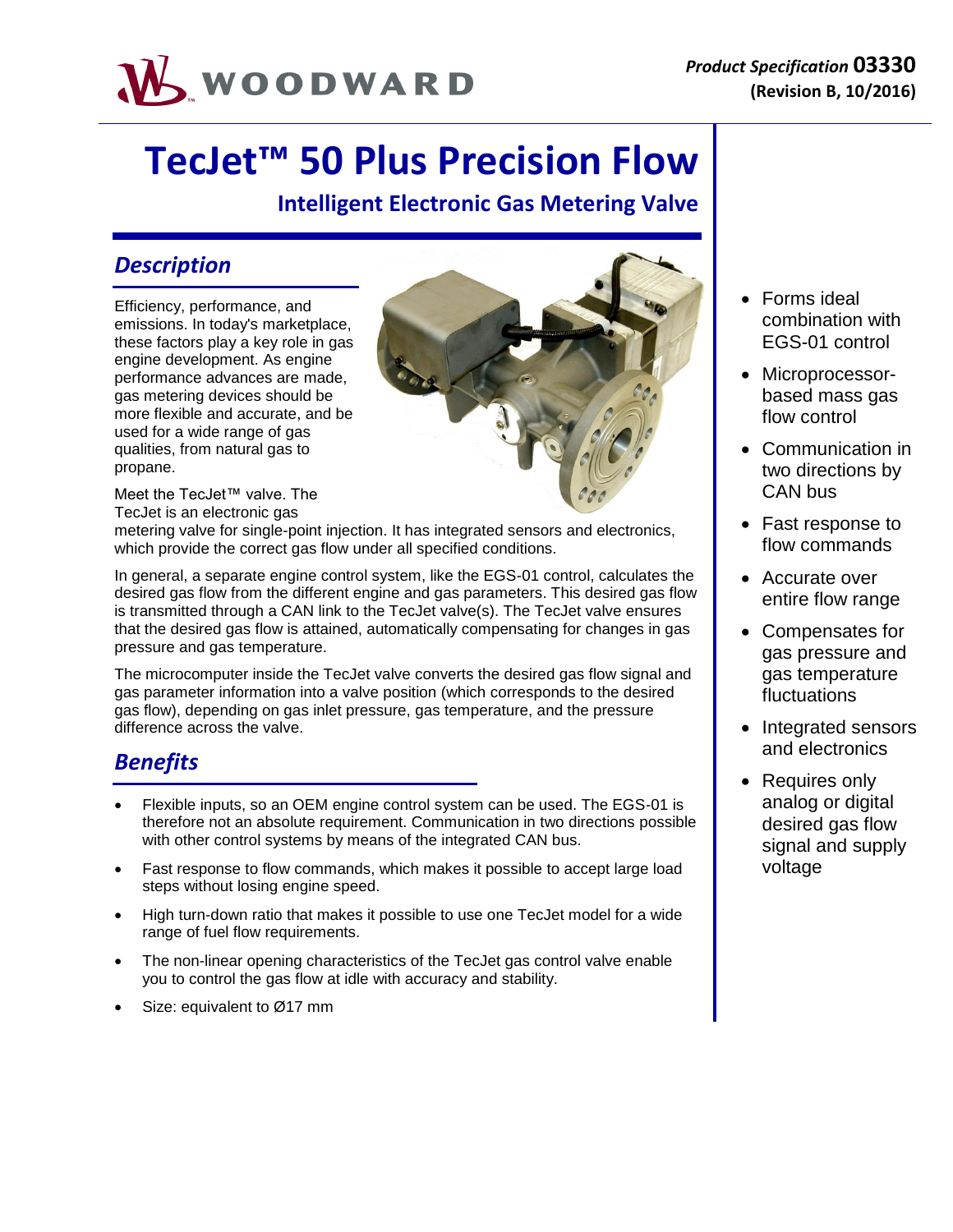### *Application*

The TecJet™ valve, together with an engine control system, forms an ideal combination for operating gas engines with a gas specific gravity from 0.4 to 1.6. The TecJet 50 Plus Precision Flow gas control valve is applicable for stationary applications within a power range of 50 to 250 kW for pipeline-quality natural gas, or 50 to 380 kW for propane. Flow range is also dependent on other factors such as fuel pressure, fuel differential pressure across the valve, fuel temperature, etc. Consult the applicable TecJet Installation and Operation manual or a Woodward application engineer for actual sizing of a valve.

The TecJet gas control valve is typically installed upstream of the turbo. The TecJet has a fast response to handle variations in engine load and speed. This is important for good engine behavior, low fuel consumption, low emissions, and load changes. With the help of a PC (personal computer), you can easily monitor and set up the TecJet valve for your specific application.

### *Adjustments*

Using the TecJet Service Tool installed on a laptop or PC connected to the TecJet valve, you can monitor and make adjustments quickly and easily through the following six tabs:

#### **Overview Tab**

The Overview Tab contains flow demand, gas pressures, gas temperature, and gas property information.

#### **Troubleshooting Tab**

The Troubleshooting Tab contains typical valve information used for troubleshooting purposes. This information includes electronics temperature, supply voltage, running hours, and CAN communication info.

#### **Warnings Tab**

The Warnings Tab displays valve warning indicators. When one of these warnings occurs, the valve continues to operate, but the valve Status Output switches to signal the operator that a problem has occurred.

#### **Errors Tab**

The Errors Tab displays valve error indicators. When one of these errors occurs, the valve goes into shutdown mode, and the valve status output switches to signal the operator that a problem has occurred.

#### **Configuration Tab**

The Configuration Tab allows the user to customize the valve to a particular application. CAN parameters, demand signal scaling, warning/error limits, default pressures, and demand source can all be viewed or changed on this tab.

#### **Identification Tab**

The Identification Tab contains valve and software information such as part numbers and serial numbers.

| Teclet Service Tool                                                           |                          |  | $ \Box$ $x$     |
|-------------------------------------------------------------------------------|--------------------------|--|-----------------|
| Communication Help                                                            |                          |  |                 |
| Demand Source:<br>Analog 4-20                                                 |                          |  |                 |
| Overall Status Ok                                                             |                          |  |                 |
| Overview Troubleshooting   Warnings   Errors   Configuration   Identification |                          |  |                 |
|                                                                               |                          |  |                 |
| Flow Demand:                                                                  | 12.523 nl/s              |  |                 |
| Gas Flow:                                                                     | $13.2$ I/s               |  |                 |
| Gas Density:                                                                  | 732.2 g/m <sup>A</sup> 3 |  |                 |
| Fuel Gas Temperature:                                                         | 24.6 °C                  |  |                 |
| Fuel Gas Pressure:                                                            | 1044.7 mbar              |  |                 |
| AP:                                                                           | 238.0 mbar               |  |                 |
| Valve Position:                                                               | 0.653 rad                |  |                 |
|                                                                               |                          |  |                 |
|                                                                               |                          |  |                 |
|                                                                               |                          |  |                 |
|                                                                               |                          |  |                 |
|                                                                               |                          |  |                 |
|                                                                               |                          |  |                 |
|                                                                               |                          |  |                 |
|                                                                               |                          |  |                 |
|                                                                               |                          |  |                 |
| Connected                                                                     |                          |  | Warning X Error |

**TecJet Monitoring Program**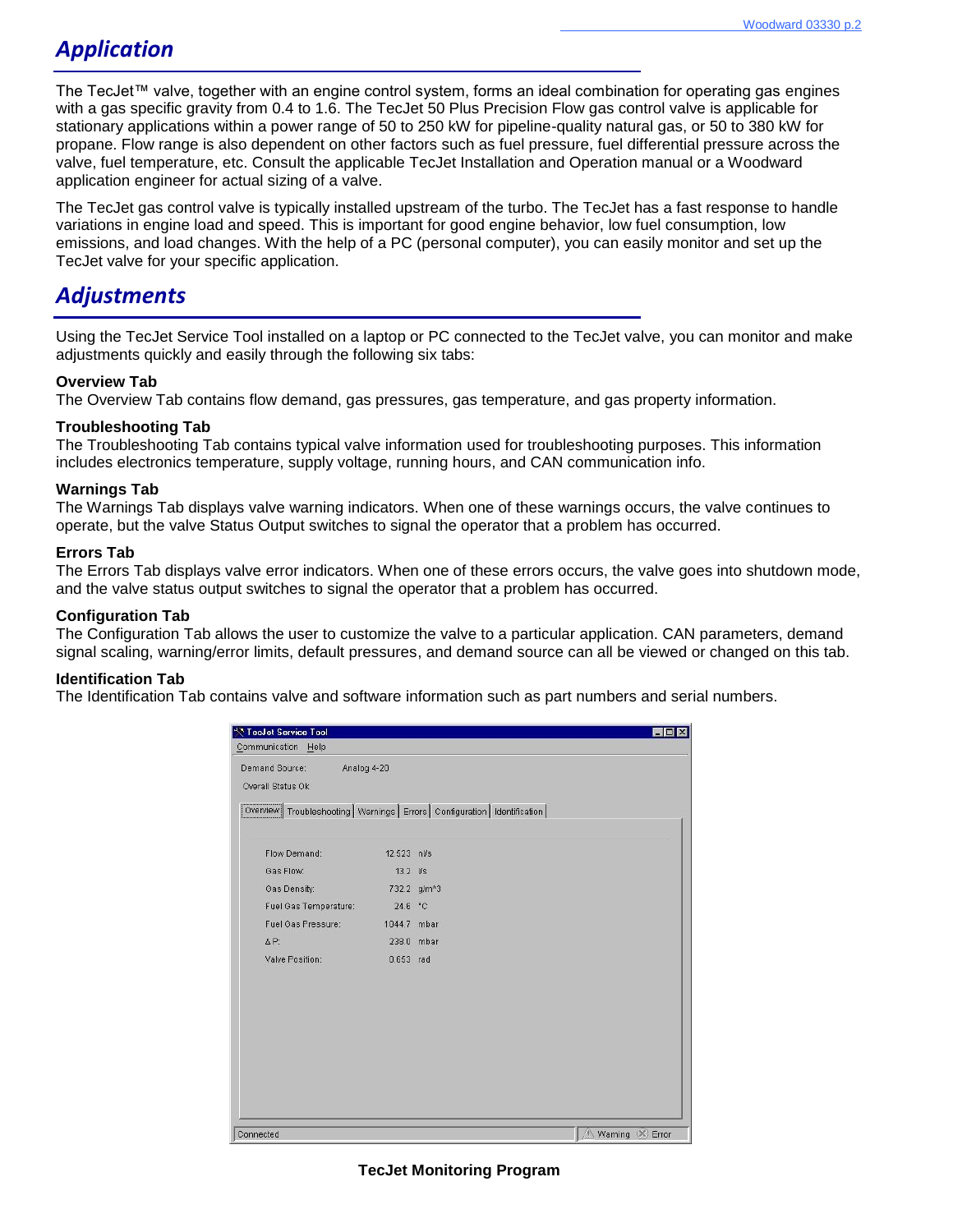# *Specifications*

| Weight                                                                                                             | 24 kg (52 lb)                                                                                                                                                                                                        |
|--------------------------------------------------------------------------------------------------------------------|----------------------------------------------------------------------------------------------------------------------------------------------------------------------------------------------------------------------|
| Valve Maximum Effective Area                                                                                       | 181 mm <sup>2</sup> (0.280 in <sup>2</sup> )<br>Range from 3.2 to 181 mm <sup>2</sup> (0.005 in <sup>2</sup> to 0.280 in <sup>2</sup> )                                                                              |
| Input Voltage Range                                                                                                | 18-32 Vdc                                                                                                                                                                                                            |
| Input Current Range                                                                                                | <= 2.0 A steady state, 5.0 A peak                                                                                                                                                                                    |
| <b>Temperature Ranges</b><br>Steady State Ambient:<br>Long Term Storage:<br>Short Term Storage:<br>Fuel Gas Inlet: | $-20$ to +85 °C (-4 to +185 °F)<br>$-40$ to +40 °C (-40 to +104 °F)<br>$-40$ to +105 °C (-40 to +221 °F)<br>0 to +65 °C (+32 to +149 °F)                                                                             |
| <b>Pressure Ranges</b><br>Fuel Gas Inlet:<br>Inlet to Outlet Delta:                                                | 876 to 1289 mbar absolute (12.7 to 18.7 psia)<br>51.7 to 276 mbar (0.75 to 4.00 psid, Delta lower than 51.7 mbar is<br>allowed, but accuracy will degrade)                                                           |
| Filter in the Gas Stream                                                                                           | Maximum mesh size 50 µm                                                                                                                                                                                              |
| Flow Accuracy                                                                                                      | $\pm$ 20% point accuracy: $>$ Crank to 7% of valve maximum effective area<br>$\pm$ 10% point accuracy: > 7% to 25% of valve maximum effective area<br>±6% point accuracy: > 25% valve maximum effective area         |
| <b>Dynamics</b>                                                                                                    |                                                                                                                                                                                                                      |
| Position Loop Response:                                                                                            | $-3$ db at $> 7$ Hz, with 1400%/second slew rate limit, 2 ms dead time.<br>Overshoot $<$ 1%                                                                                                                          |
| Demanded Flow Response:                                                                                            | Same as position loop response with addition of 3 ms flow loop update<br>rate                                                                                                                                        |
| Pressure Change Rejection:                                                                                         | Same as demanded flow response with addition of 10 ms lag on P1<br>measurement, 140 ms lag on delta pressure                                                                                                         |
| Vibration                                                                                                          | Random Vibration: Exceeds WGC RV2, 10-2000 Hz @ 0.1 G <sup>2</sup> /Hz<br>$(12.8 \text{ Grms})$                                                                                                                      |
| Shock                                                                                                              | Per US MIL-STD-810C, Method 516.2, Procedure 1 (40 g)                                                                                                                                                                |
| Communication/Command Signals                                                                                      | CAN<br>PWM: 7 to 32 V differential input, 12 bit resolution, 40 $k\Omega$ impedance<br>4 to 20 mA Analog: 225 $\Omega$ impedance, differential, 25 mA $\pm$ 2% max<br>input current<br>GECM: Customer specific input |
|                                                                                                                    |                                                                                                                                                                                                                      |

## *Regulatory Compliance*

**European Compliance for CE Mark:**

| <b>EMC Directive:</b>             | Declared to Directive 2014/30/EU of the European Parliament and of<br>the Council of 26 February 2014 on the harmonization of the laws of<br>the Member States relating to electromagnetic compatibility (EMC). |  |  |  |
|-----------------------------------|-----------------------------------------------------------------------------------------------------------------------------------------------------------------------------------------------------------------|--|--|--|
|                                   | Product also complies with the Machinery Directive and is exempt from the<br>Pressure Equipment Directive.                                                                                                      |  |  |  |
| <b>North American Compliance:</b> | CSA Certified for use in Class I, Division 2, Groups A, B, C, and D T3 for United<br>States and Canada as a component for use in other equipment.                                                               |  |  |  |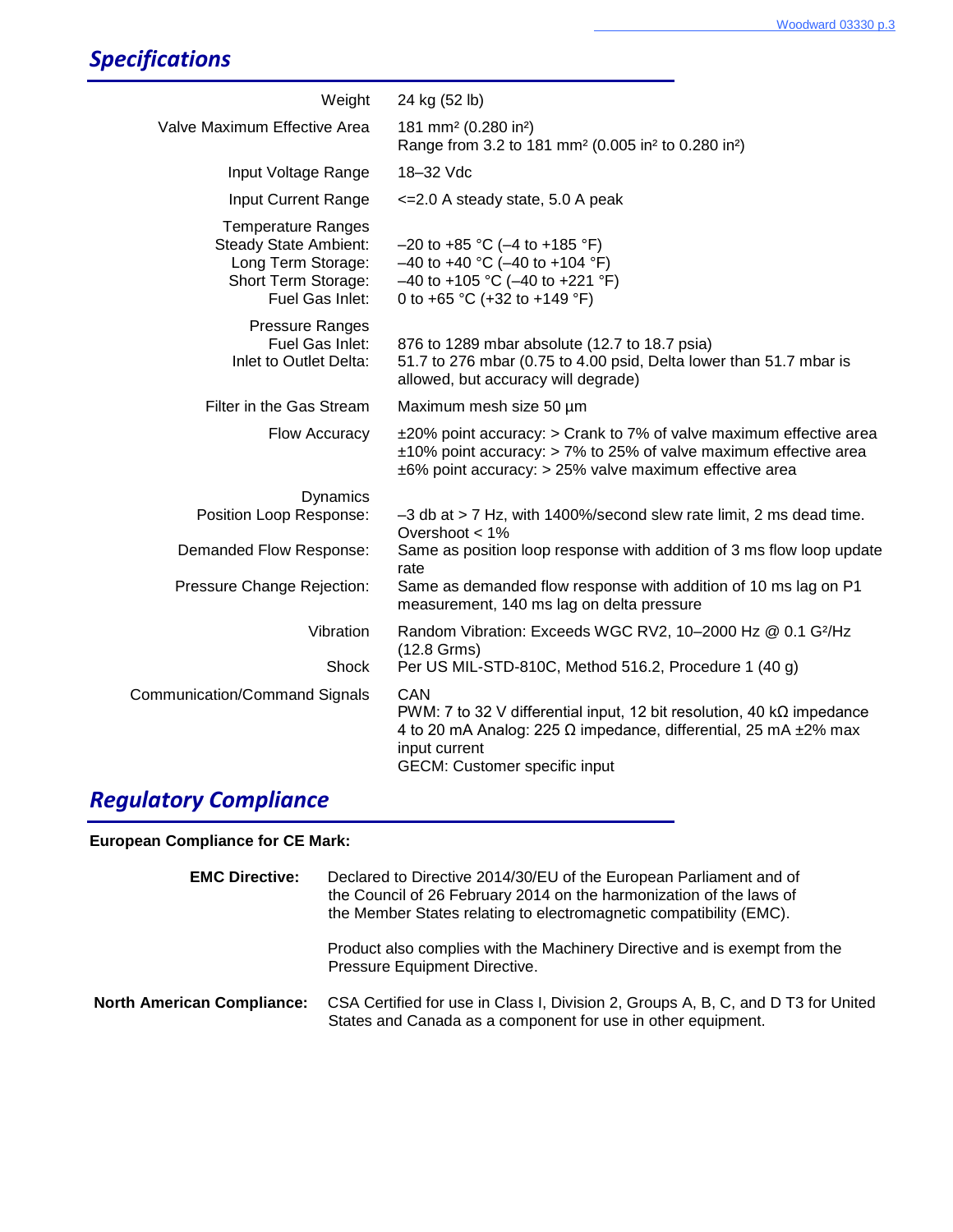### *Fuel Type*

Fine pa

The TecJet 50 Plus Precision Flow operates on gases ranging from pipeline quality natural gas to propane. Proper application of the valve for fuel flow, FGP, energy content, etc., is the responsibility of the OEM. The fuel gas flowing through the valve can consist of the following compounds with limits if they apply:

| <b>Component</b><br>Gaseous hydrocarbons                  | <b>Specification Limit</b> |
|-----------------------------------------------------------|----------------------------|
| (methane, ethane, propane, etc.):                         | No limit                   |
| Carbon monoxide:                                          | No limit                   |
| Carbon dioxide:                                           | No limit                   |
| Hydrogen:                                                 | < 10%                      |
| Oxygen:                                                   | No limit                   |
| Nitrogen:                                                 | No limit                   |
| Sulfur compounds including hydrogen sulfide:              | < 40 mg/10 kWh             |
| Chlorine and fluorine compounds                           |                            |
| (typically chlorofluorocarbons):                          | < 100 mg/10 kWh            |
|                                                           | (< 400 mg/10 kWh)          |
| Silicon:                                                  | $< 5$ mg/10 kWh            |
|                                                           | (< 20 mg/10 kWh)           |
| Ammonia:                                                  | < 50 mg/10 kWh             |
| Oil or hydrocarbons in liquid (mist form):                | $< 5$ mg/10 kWh            |
| rticulates, including silicon (less than $1.0 \,\mu m$ ): | $<$ 3 mg/10 kWh            |

Overall, the gas SG should be between 0.4 to 1.6, and the gas energy content between 1 and 9.5 kWh/nm<sup>3</sup>. The values in ( ) are allowed, but may result in reduced valve life. The above fuel limits can be converted to ppm by multiplying the given number by the LHV of the fuel in question, then dividing by 36. The LHV must be in units of MJ/kg.

### *Additional Information*

**TecJet Service Tool:** Can be downloaded at [www.woodward.com/software.](www.woodward.com/software) Select software product "TecJet Tools", then follow the installation instructions given on that page.

**Technical Manual:** [26219](http://www.woodward.com/workarea/downloadasset.aspx?id=2147483964) TecJet 50 Plus Installation and Operation Manual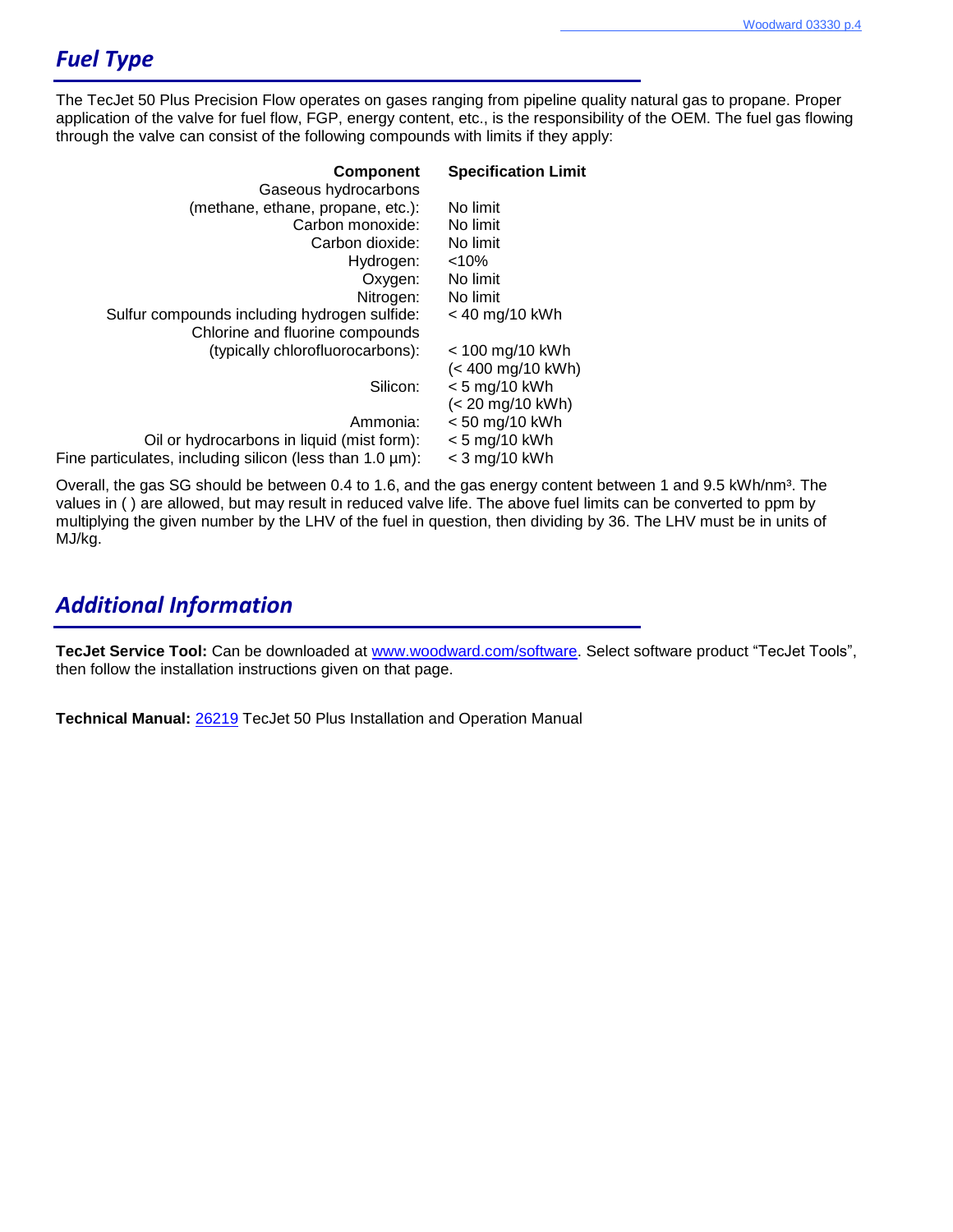